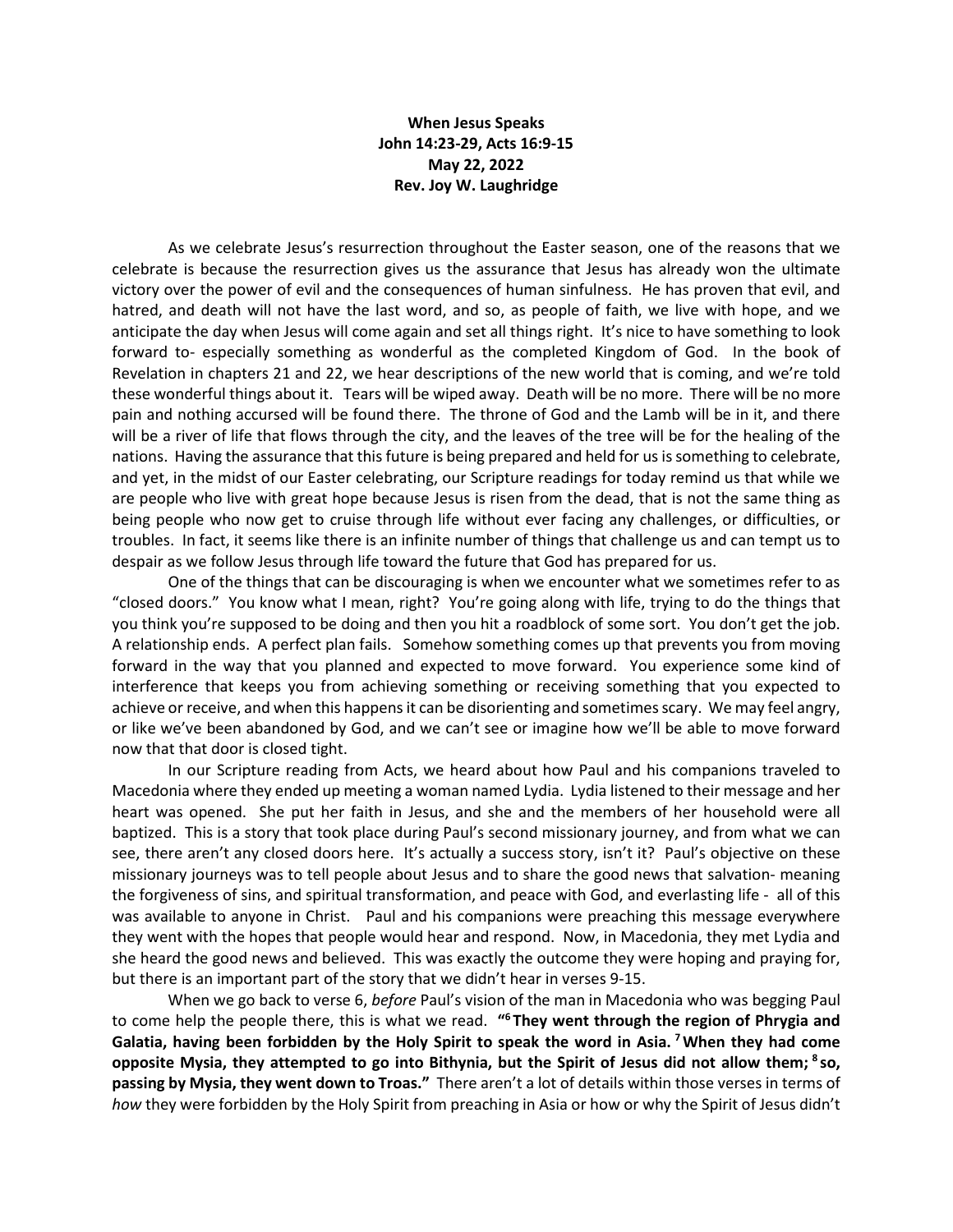allow them to go to Bithynia. In his commentary on Acts, John Stott suggests that maybe the Holy Spirit gave them a strong united impression. Or it could have been some outward obstacle like illness, or religious opposition or a legal ban. Maybe the Spirit spoke prophetically through one of them, and they all recognized the voice of Jesus. Regardless of *how* the Spirit prevented them, the point is, they were going along on their journey to spread the good news about Jesus and then, slam! The door closed on them, not once, but twice.

Again, we aren't given any details or description about how they felt about it, but you can imagine that it was at least perplexing if not completely discouraging. Here they were, on a mission, on *God's*  mission. Everything indicates that they were acting faithfully, and yet they were prevented from moving forward. They were stuck, and we don't know how long they were stuck and left to wonder about these closed doors and if, and how, and when the doors that had been closed, or maybe some new door, would be opened to them. What we *do* know is that Holy Spirit did redirect them and set them on a new path that led them to Lydia and to many others in Macedonia who were ready to hear and respond to the good news they brought with them.

We could hear this story and respond with pessimism and doubt. After all, Acts is full of extraordinary stories about the extraordinary acts of the Holy Spirit, and we could say, "well that was just something that the Holy Spirit did that time for Paul and his companions, but I can't expect the Spirit to move or work in my own life in that way. When a door closes on me, I can't expect to receive a vision, or to hear God's voice, or to be presented with an alternative opportunity." When doors close in our lives, we can become discouraged and give ourselves over to the fear, or the anger, or doubts that tempt us at those times, but we don't have to give ourselves over to those things because Jesus has promised that we *can* expect to hear from him, and we can expect to receive help and guidance.

Our Gospel reading this morning came from John 14 and is part of a longer portion of Jesus's teaching from the night that he and his disciples shared the Last Supper. If you look in your Bible, you may see a heading at the beginning of chapter 14 that says, "Jesus Comforts His Disciples." He was comforting them because he knew that this time was fast approaching when he would go ahead of them to God, and they would be left to wait until he came back for them. He knew that once he departed from them that they would have challenges, and questions, and they would need ongoing guidance and help as they carried on his ministry. In the verses that we heard this morning, Jesus told them that anyone who loves him will obey his teaching and that he would come and make his home with them, and then he promised to send the Holy Spirit who will teach them and remind them of Jesus's teachings.

Jesus was speaking to the disciples about the special relationship that exists between himself and his followers. It is a relationship that is built on love and trust. We know that we are loved, and we respond to that love with trust in Jesus and obedience to his word. It is also a relationship that involves communication – and not just our communication with Jesus. Jesus promised to send the Holy Spirit who communicates with us and shows us what it is that Jesus is leading, or asking, or calling us to do. This is good news that is meant to give us strength and courage as we move through life and as we encounter setbacks or closed doors or difficulties. We can look for and *expect* to receive the loving guidance that will help us move forward, and we can expect to be directed – sometimes through opportunities and doors that close and redirect our course; sometimes through brand new opportunities that we weren't expecting; sometimes through a combination of both. We can be sure that Jesus will do what he has promised, but what can we do?

There is an important thing that Jesus says about obeying his word, and sometimes we just don't want to do that. When a door closes, instead of accepting it as a "no" from the Lord, sometimes we want to keep pushing and keep trying to make it work. It's a form of disobedience, and when we try to push through the no we have received, it often introduces complications and difficulties into our lives that might otherwise have been avoided. If the Lord closes a door to us, we may not like it, and we may not be able to imagine or see any other potential opportunities, but if the Lord has closed it, we can *trust* that